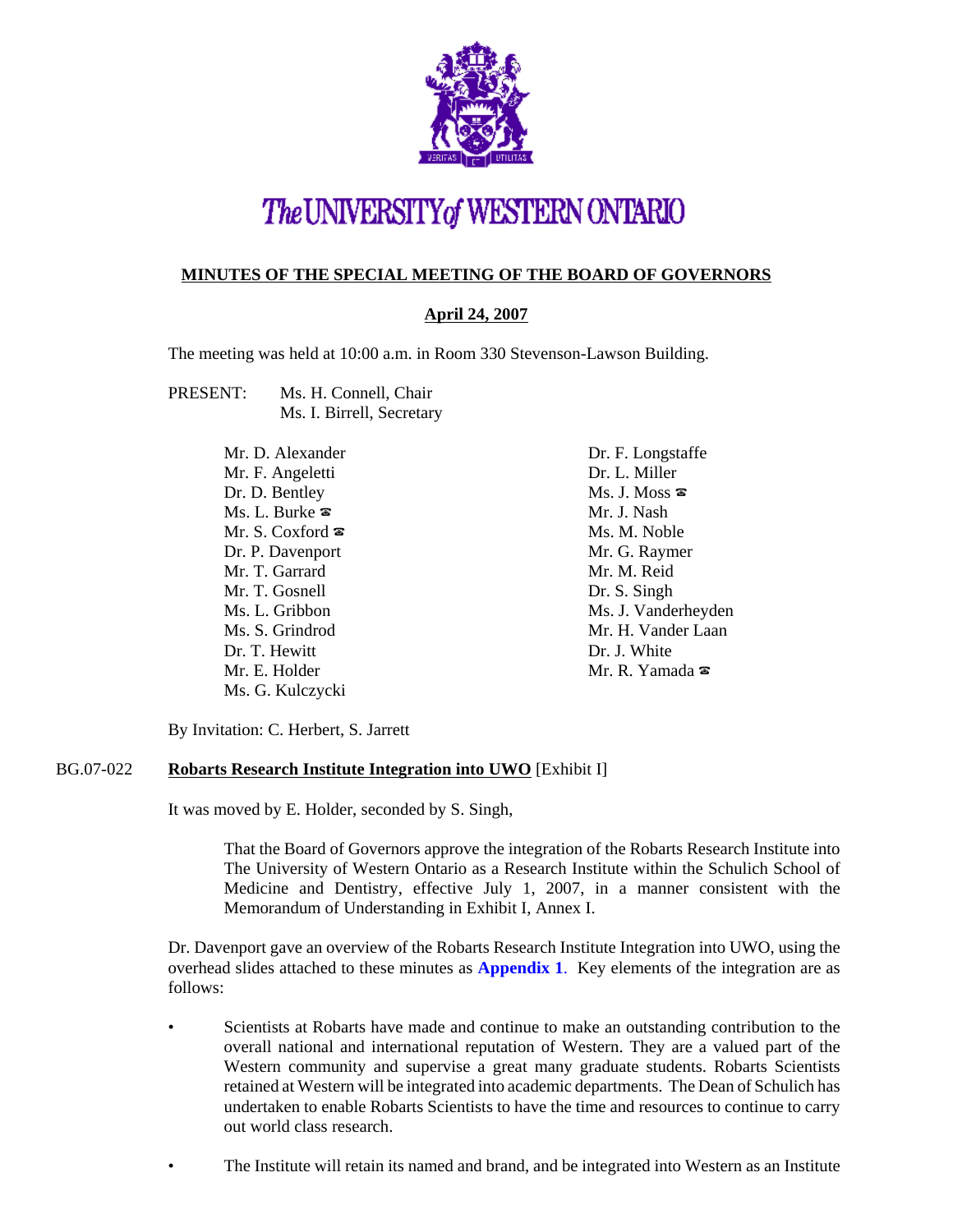in the Schulich School, subject to the Western Board and Senate under the UWO Act. The leader of Robarts (Scientific Director) will report to the Dean of Schulich.

- Administrative staff retained by the University will be integrated into the appropriate University departments and the appropriate employee groups.
- Robarts will be allowed to retain all net commercialization revenue from IP developed solely by Robarts Scientists, will continue to have a special arrangement with regard to the indirect cost of research, and will retain the interest on accounts based on research grants and contracts.
- In order to meet the base budget shortfall of \$4.4 million, there will be a \$2.6 million reduction in Robarts ongoing expenditures and a base budget transfer of \$1.8 million from the University, shared equally between the central budget and the Schulich budget.
- The Province has provided \$23 million: \$12 million for research and \$11 million for the integration.

A member asked whether allowing Robarts to retain interest on research funds would set a precedent that other units might like to follow. The President and Dean Herbert noted that the Robarts' situation is unique and should not be seen as setting a precedent. The proposed arrangements with respect to research grant interest are in the service of building the organization and recognizing that Robarts retains responsibility for research infrastructure. The split could be re-examined if at a future point the university started to take on more responsibility for that infrastructure. The President added that there had been no concerns raised about this proposal at Senate.

With respect to financial stability and sustainability, the President remarked that the proposal will result in a stable budget situation and the research outlook is good. Under integration with Western, Robarts will continue to run clinical trials and, indeed, will likely expand that business. This is not risk free, but the risk is manageable. Dean Herbert commented that retention of the scientists was key to determining sustainability. Looking ahead, once integration is approved, a comprehensive and integrated long-range planning process would begin. Chairs of the Schulich departments and Deans of other Faculties have been fully supportive, as have other community partners, such as Lawson.

A member commented that he had heard of concerns at Robarts about increased levels of bureaucracy at the university, especially in relation to the research grant process, and asked if those concerns had been resolved. The President responded that scientists at Robarts have long-recognized the valuable services provided by the University's Office of Research and had been using that office for assistance. In some cases, the university's approach will be different because of particular financial policies and procedures, but those would be worked out on a case-by-case basis. T. Hewitt noted that, where it makes sense to do so, there will be dedicated staff at Robarts to deal with issues. Contracts is one area where this will happen and scientists will work with the same people as they do currently.

In answer to a question about the status of Robarts' endowed funds, the President explained that, of the \$28 million endowment" spoken of in 1998, only \$7.5 million was actually endowed as the University defines the term. The remainder has been spent. The current endowment is about \$11 million. This will become the property of the University, with the exception of funds provided by donors who want to keep their donations with the Robarts corporation. T. Garrard noted that, historically, Robarts has raised about \$3 million per annum through fund-raising, most of it directed to operations. Integration will open new donor opportunities and one of the first tasks will be to establish priorities for future fund raising.

In response to a query about the due diligence process, G. Kulczycki explained that the university team (S. Jarrett, Legal Counsel; L. Logan, AVP Finance; R. Campbell, IPB; B. Jeffs, Schulich, J.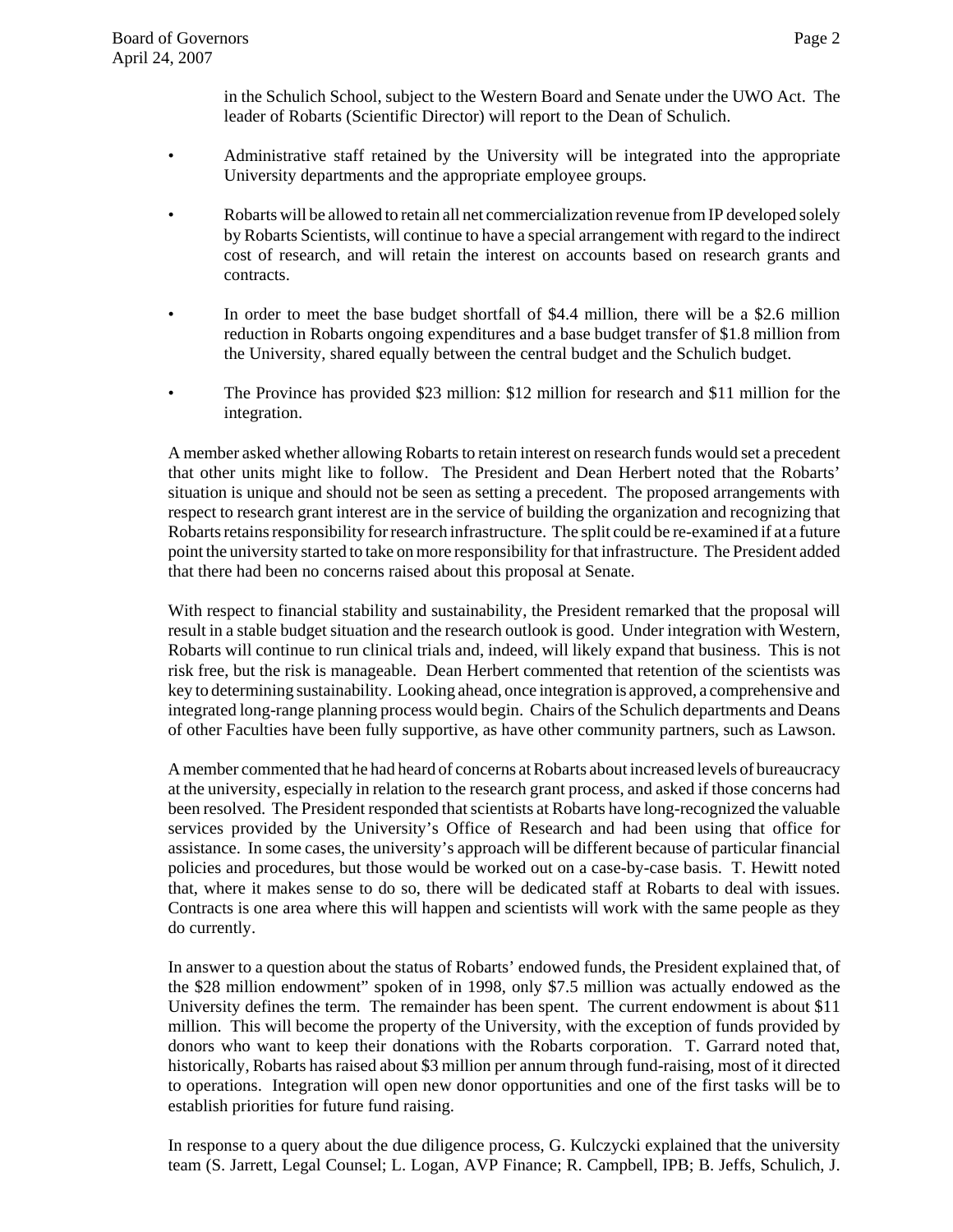O'Brien, AVP Human Resources; R. Lawrence Pitt, Advancement Services)with the assistance of KPMG had reviewed a long list of key records over some months. She believed that the team had seen enough to be confident in the assessment of the financial position that had been outlined to the Board. Most recently, the scientists have been asked directly to provide information about any outstanding contracts or commitments.

The question was called and CARRIED.

The Chair thanked the President and his team and F. Angeletti for their hard work on what had been a difficult project. A successful integration will be a huge win for the University, for Robarts, and for the larger community.

# **ADJOURNMENT**

The meeting adjourned at 10:55 a.m.

H. Connell I. Birrell Chair Secretary

\_\_\_\_\_\_\_\_\_\_\_\_\_\_\_\_\_\_\_\_\_\_\_\_\_ \_\_\_\_\_\_\_\_\_\_\_\_\_\_\_\_\_\_\_\_\_\_\_\_\_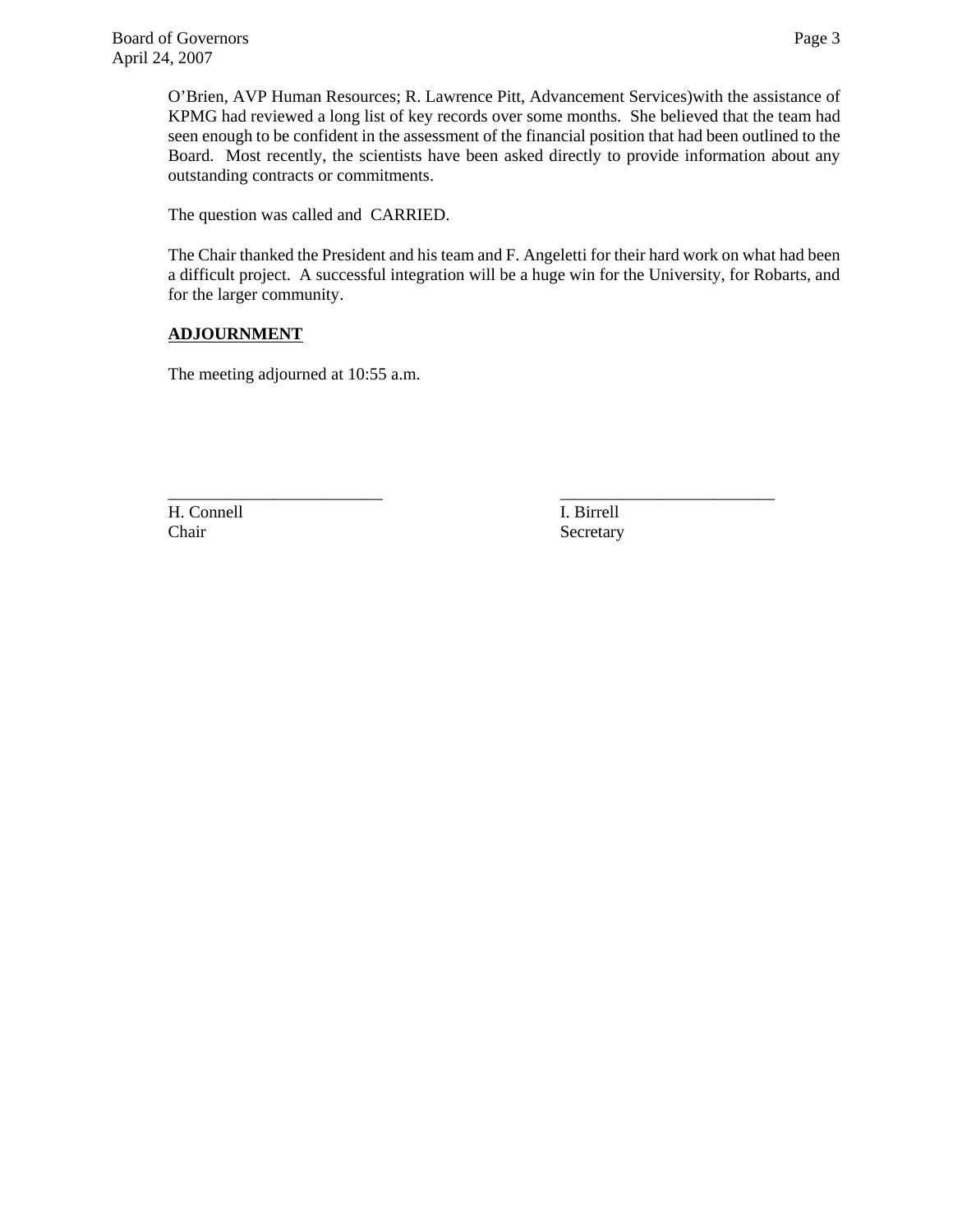**0** 

### <span id="page-3-0"></span>Integration of the Robarts Research lnstitute into the Western Family

- Robarts science
- Governance
- Scientists and staff
- Budgetary aspects of the integration
- Leadership, Engagement, and Decision-Making

**Board of Governors** April **24.2007** 

#### Robarts Science

- Western is proud of the Robarts Research lnstitute and of our role in founding and supporting it.
- Robarts has an international reputation for excellence in biomedical science.
- Publications in leading journals (Science. Nature) and outstanding awards (e.g., Menon and Ferguson as Top **40**  under **40).**
- World class facilities for DNA Sequencing. MRI, and genomics research available to all Western researchers.
- Strong contribution to the overall national and international reputation of Western, of great value to all in the Western community.

#### Western and Robarts

- a Beginning in January **2007,** consultations have been held with Robarts Group Leaders, Chairs in Schulich, and student and employee groups, with reports to Senate in February and March.
- On March **21.2007,** Western and Robarts reached agreement on an MOU describing the conditions under which Robarts would be integrated into the Western family as a Research lnstitute in the Schullch School of Medidne and Dentistry.
- **a** The MOU was signed by the President of Western, the Dean of Schulich, and the Interim Scientific Director of Robarts, Dr. Cecil Rorabeck.
- **a** The lntegration requlres approval by Senate, the Board of Robarts, and the Board of Western.

#### **Governance**

- The Robarts Research lnstitute will retain its name and brand, and be integrated into the Western family as an Institute in the Schulich School, subject to the Western Board and Senate under the UWO Act.
- The leader of Robarts will have the title of Scientific Director and report to the Dean of Schulich.

L,

- Western commits to the same collegial-decision making process at Robarts as operates elsewhere in the University.
- **a** Western's Board and Senate will have the same authority that they have with similar units on campus.

#### Robarts Scientists

- The Dean of Schulich will enable Robarts Sclentists to have the time and resources to continue to carry out world class research.
- Robarts Sclentists retalned at Western wlll be Integrated into academic departments under conditions described In section 5 of the MOU.
- **a** The process for establishing tenured and tenure-track positlons will be worked out and be approved by Western, Robarts Sclentists, and UWOFA.

## **Staff**

- Those administrative staff retained by the University will be integrated into the approprlate University departments.
- Fomer Robarts employees retained by the University will become members of the corresponding employee groups at Western. Those employees doing the work of unlonized employees at Western will be members of the appropriate Western unlon.